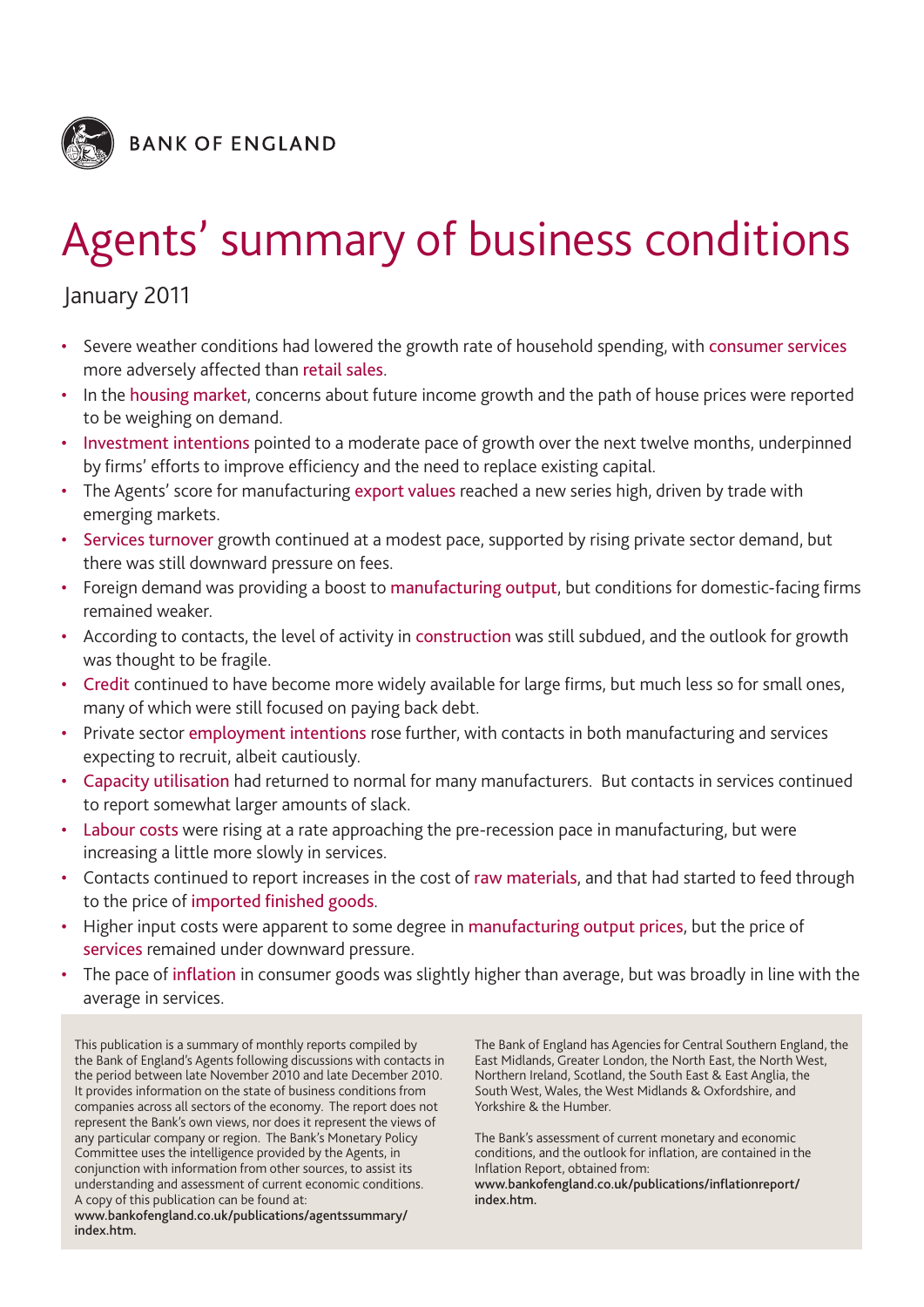## **Demand**

## **Consumption**

The value of retail sales continued to grow at a moderate pace (**Chart 1**). But spending over the festive period had fallen short of expectations overall. There had been little sign of the hoped-for rise in spending ahead of the VAT increase. And the particularly severe weather in December was thought to have reduced the value of sales somewhat. There were likely to have been fewer impulse purchases due to lower footfall. And there were some concerns that distribution problems may have prevented timely restocking, perhaps resulting in some lost expenditure. There had been some offset to lower sales in shops from higher on-line custom, while local retailers were thought to have benefited from disruptions to shoppers' travel plans.

### **Chart 1** Retail sales values and consumer services turnover **Chart 2** Investment intentions



There had been a slightly sharper fall in the Agents' score for consumer services than for goods. Consumer services were likely to have been hit rather harder than retail goods by the cold weather, as householders were thought to be uninclined to make up for missed spending opportunities on things like meals out. Leisure and tourism had been affected the most, with many contacts reporting a significant decline in sales. Spending on services related to the housing market was also thought to have weakened somewhat, though that may have been due to factors particular to that market, rather than the wintry conditions.

## **Housing market**

Contacts in the housing market reported that the number of transactions continued to fall, beyond what might have been expected on the basis of typical seasonal patterns. Underlying that decline were rising concerns about the outlook for incomes. And there was also thought to be increased cautiousness due to fears about further falls in prices, with some vendors now waiting until their own property had sold before buying another. Access to credit, particularly for first-time buyers, continued to weigh on demand. On the supply side, despite the low level of new housebuilding, and

some vendors' decisions to remove properties from the secondary market, stock to sales ratios were rising. House prices were falling as a result, and were expected to fall further.

### **Business investment**

The Agents' score for investment intentions in the manufacturing sector had reached a level that pointed to annual growth rates broadly in line with those seen immediately prior to the recession (**Chart 2**). Firms facing the domestic market were motivated primarily by the desire to make efficiency gains or to replace existing capital. Among exporters, there were more reports of the development of new products to diversify into growth markets. And there were plans to raise capacity to meet still rapid demand growth abroad, though much of this investment would be done nearer to export markets, to reduce both production and transport costs.



Investment intentions in the service sector were also rising, but remained below pre-recession levels. Investment plans were still driven largely by efficiency and replacement motives. But, in financial services, some contacts were investing in new IT to help them meet coming changes in regulatory requirements. Contacts in ports and shipping planned to increase physical capacity. And there were reports of continued investment in new premises by some large retailers, although the pace of expansion was slowing.

#### **Exports**

The Agents' score for manufacturing export growth reached its highest since the start of the series in July 1997. Foreign demand was strongest in emerging markets. Firms in engineering and energy-related sectors had seen particularly robust growth. Contacts reported some success in penetrating new markets and raising shares in existing ones. That was thought to reflect in part the resource spent developing trading relationships around the start of the recession, which was now beginning to yield results. Conditions in mature markets, including the United States and Europe, were still improving only gradually. And there were clear signs of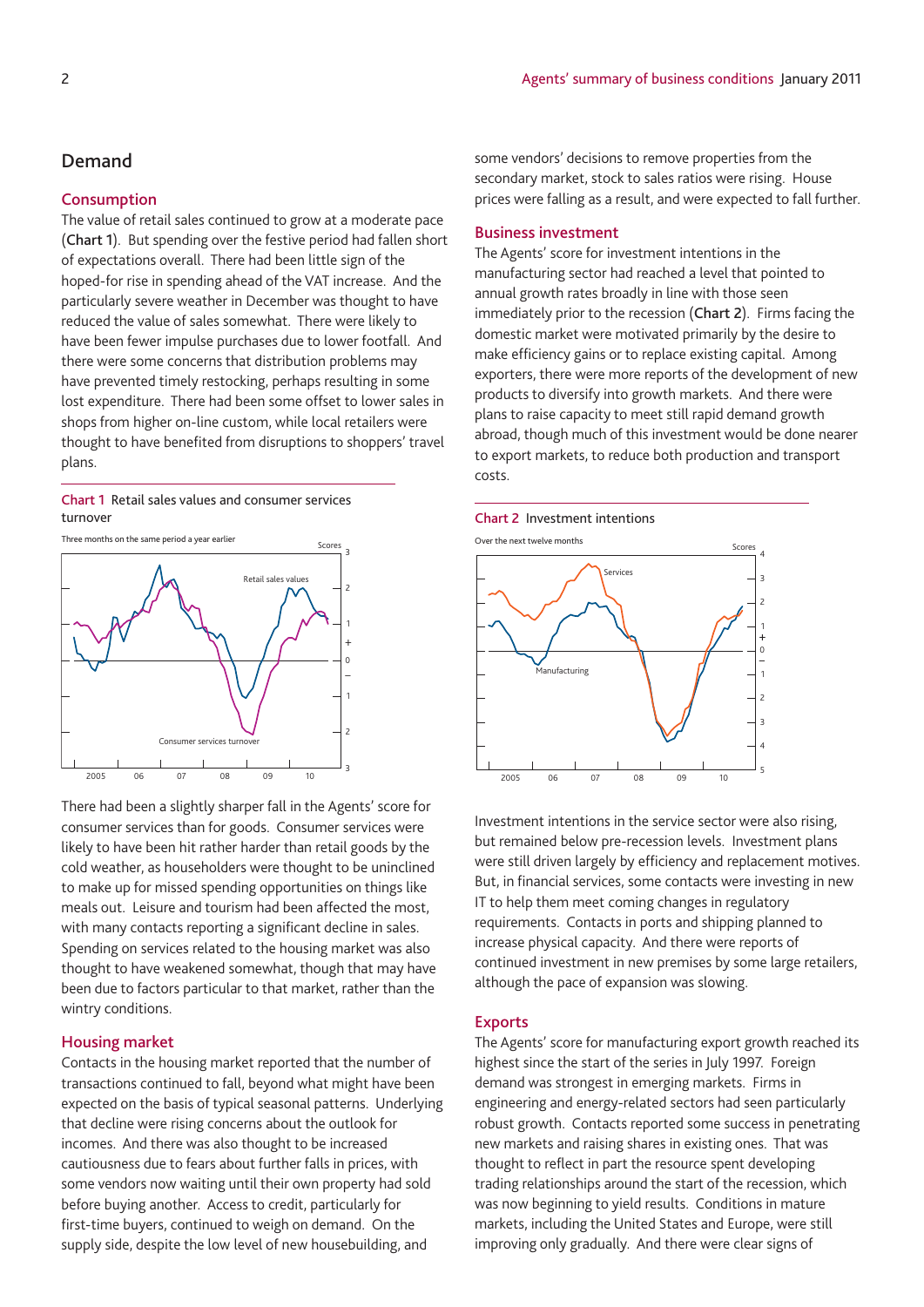weakness in some of those countries that had been affected most by recent disturbances in sovereign debt markets.

Imports continued to grow quickly. But there continued to be concerns about uncertainties surrounding delivery times, transport costs, and quality. And while many contacts thought that there was little scope to source inputs of materials or components domestically, a few had managed to do so. And there were reports of plans to bring the production of some inputs in-house. That would tend to lower the import intensity of production in the future.

## **Output**

## **Business services**

The Agents' score suggested that the growth rate of turnover in professional and business services remained below average. But financial advisory work had picked up a little compared to last year. And contacts in the IT sector continued to benefit from the current mix of firms' investment projects. Recruitment and advertising were being supported by rising activity in the private sector, but that was dampened by a decline in public sector work.

Corporate travel and distribution services were growing at a modest pace, perhaps thanks in part to the strength of trade. But both had been adversely affected by the bad weather. Contacts in shipping had seen an improvement in activity. And private sector business was supporting hoteliers and providers of commercial premises. But corporate hospitality — which tended to represent discretionary spending — remained sluggish, and had felt the impact of snowy conditions keenly.

## **Manufacturing**

Robust overseas trade continued to support manufacturing output. Contacts all along the automotive supply chain were benefiting from foreign demand. There was strong growth in the aerospace sector. And producers of investment goods reported that their output was growing quickly, with infrastructure, energy and mining sectors all particular sources of growth. Contacts in food production and packaging had also seen a rise in activity.

## **Construction**

The Agents' score for construction had fallen slightly on the month. The extreme weather had weighed on activity in the sector significantly, even though some of the worst conditions had occurred during the pre-Christmas shutdown period. The underlying level of activity was thought to be broadly unchanged compared to last year. Some larger companies continued to benefit from projects in London related to the Olympics and commercial real estate. There were also widespread reports of work on utilities and transport infrastructure, and there continued to be some support from the efforts of certain large retailers to expand their national footprints. But these were not expected to provide a source of much growth in the near term, and there would be a drag from lower public sector work. In the near term, however, there would be some boost to growth as improvements in the weather allowed work to be resumed. And there was expected to be an additional fillip to activity from more repair and maintenance work than usual.

According to contacts in the construction sector, some large customers had been consolidating business with individual contractors, to reduce costs and minimise risk. At the same time, large contractors were more likely than smaller ones to have the financial strength needed to be able to fund projects jointly with developers. That gave them an additional advantage in securing work. And they had been taking on jobs that would previously have been left to smaller firms. These factors were thought to be causing industrial concentration to rise in the sector.

## **Credit conditions**

The Agents continued to hear that credit conditions were improving for large firms. Many such contacts reported that the availability of credit was more or less back to normal. But the cost of finance compared to Bank Rate remained significantly higher than its pre-crisis level, and it was still difficult to secure long-term loans. Small firms reported that credit conditions remained tight. There were a few reports of an improvement in access to bank finance, although the ongoing shift towards lower risk and more costly forms of lending was thought to have continued. Many small firms were focused on paying back past borrowing to regain control over their financial arrangements. At the sectoral level, contacts in manufacturing reported that trade credit was becoming more readily available, perhaps reflecting growing confidence among lenders in the recovery in trade.

## **Employment**

Employment intentions in both manufacturing and services pointed to a modest pace of job creation by the private sector over the next six months (**Chart 3**). The Agents' score for

#### **Chart 3** Employment intentions

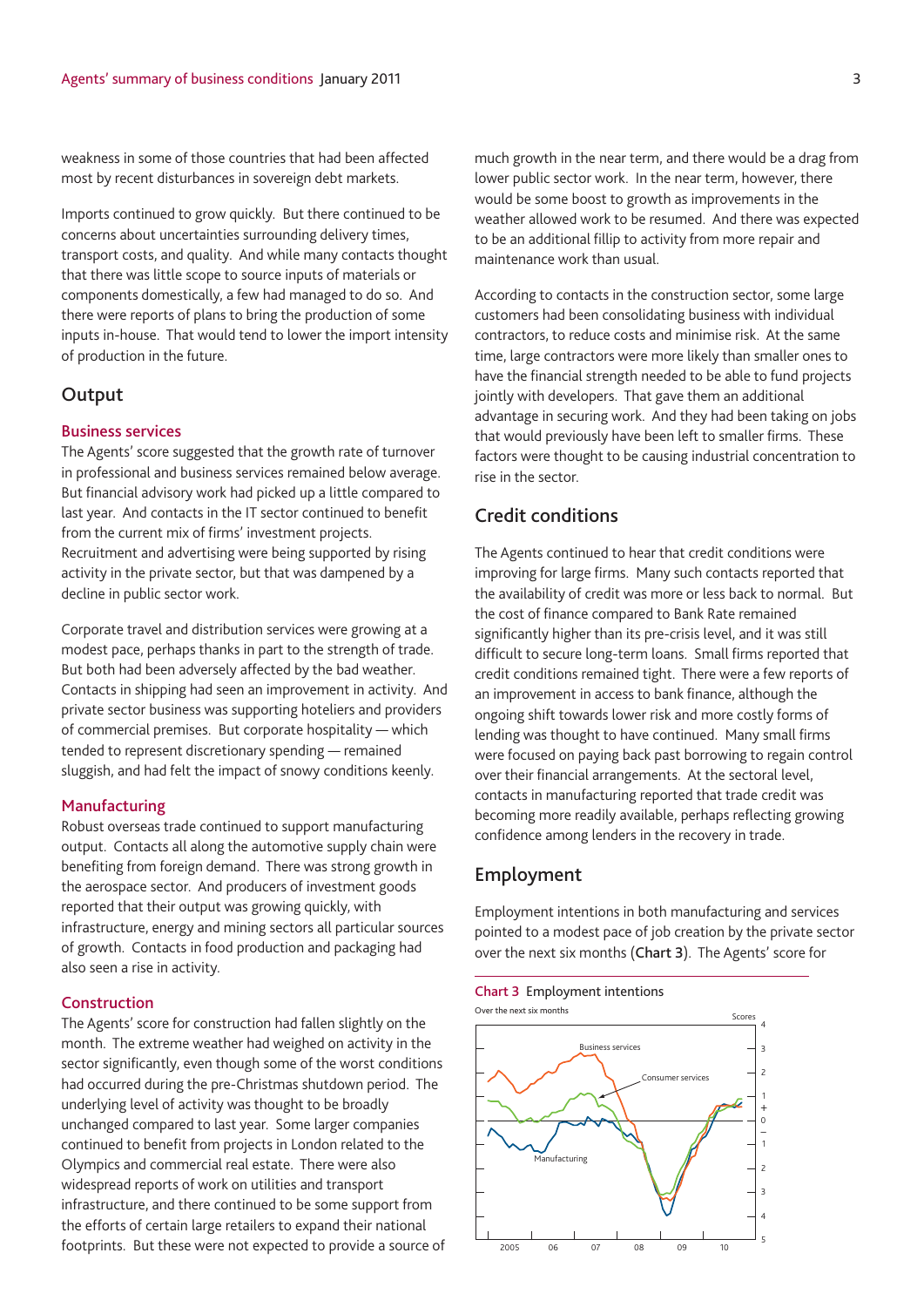manufacturing was now well above pre-recession levels, with employment intentions particularly strong among exporters. Employment intentions in business services were rather weaker than prior to the recession but pointed to some growth nonetheless. Intentions were particularly high in the IT sector. Contacts in consumer services also expected to recruit over the next six months, due in part to the need to staff newly opened stores.

## **Capacity utilisation**

Rising demand for manufactured goods had pushed capacity utilisation in the sector to around normal levels, especially among exporters. Most contacts felt able to meet expected increases in demand over the next six months. But a few were at full capacity, and planned to invest in capital to be capable of meeting additional demand. And there were further reports of shortages of some inputs. Capacity utilisation in the services sector was still somewhat below normal. And contacts could meet a significant pickup in demand with existing labour and capital.

## **Costs and prices**

## **Labour costs**

In manufacturing, labour costs were rising at around the pre-recession average rate. Part of that was due to an increase in hours worked by staff. And there had been a pickup in settlements, in part due to the rise in productivity in the sector. In the service sector, there was rather less upward pressure on labour costs than in manufacturing. More generally, there were further instances of an increase in the use of discretionary awards based on performance. But some employers had also raised pay to reward staff loyalty, particularly if there had been several years of pay freezes. And there were more reports of a degree of compensation for elevated inflation.

## **Non-labour costs**

According to contacts, there had been a further increase in the cost of agricultural commodities due to a combination of higher world demand and supply disruptions, and metals prices had also risen more quickly. The cost of energy had gone up, and higher oil prices were feeding through to plastics and other oil-based products. There were also increases in the cost of paper and packaging. The higher cost of materials had begun to feed through to the price of imports of finished goods. The cost of clothing, for instance, was rising due to higher cotton prices. And higher wages in China were also contributing to inflationary pressures.

#### **Output prices**

Rising costs had squeezed manufacturers' margins. Many contacts, particularly those that were higher up the supply chain, reported that they now had to pass higher costs on.

Cost pass-through had only been partial so far, but the intention was to pass through more of the past increases going forward.

Business services prices continued to fall compared to a year earlier, particularly for services of a standardised nature, and in the corporate hospitality and construction sectors. A few contacts in professional services thought that the downward adjustment represented a normalisation to some extent, profits having been abnormally high prior to the recession. In some growth sectors, like IT, and in certain niche services, firms had been able to raise fees.

## **Consumer prices**

The Agents' score suggested that the annual rate of inflation in consumer goods remained slightly above average, and had risen a little further this month. In particular, higher agricultural commodities prices were feeding through to the prices of bread and meat products. Consumer services inflation was thought to be broadly in line with the historical average. Underlying that, there had been upward pressure from essentials like energy, and motor and buildings insurance. But there had been downward pressure from non-essentials, like meals out and hotel stays, perhaps in response to consumers' efforts to keep tight control of discretionary spending.

According to a survey of retail contacts carried out during December, 84% of respondents intended to pass on the rise in VAT in full, and 11% planned to pass on at least half of it (**Chart 4**). Taken together, that suggested overall pass-through of at least 90%, which is rather higher than suggested by an equivalent survey for the previous VAT increase. Most of that would come through within the first few weeks of the year, although some firms had raised prices already. A number of contacts would take a little longer, however, either to see what competitors did, or until standard repricing periods, like Easter.